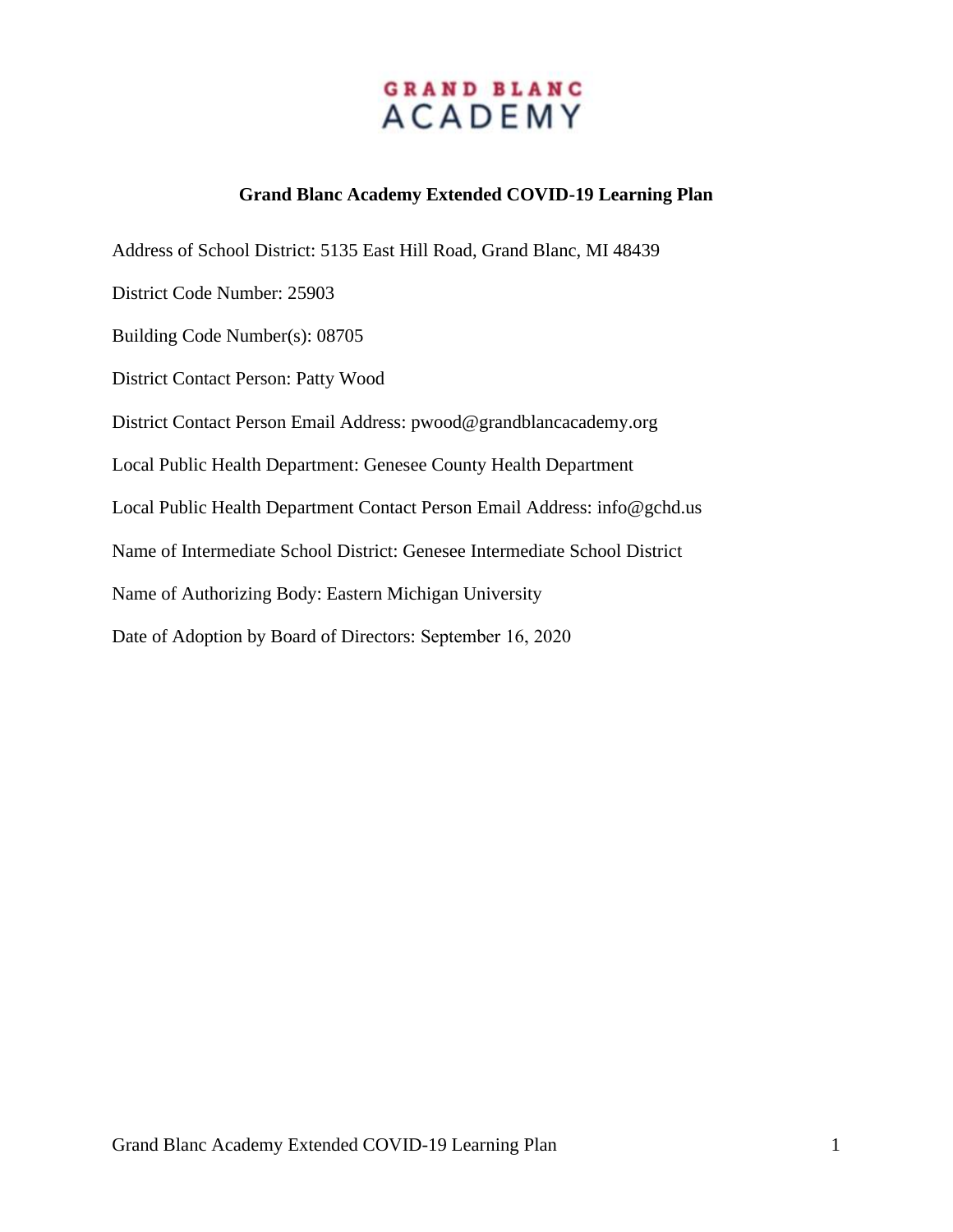### **Assurances**

- The Academy will administer an approved benchmark assessment, or local benchmark assessment, or any combination thereof, to all pupils in grades K to 8 to measure proficiency in reading and mathematics within the first nine weeks of the 2020-2021 school year.
- Within thirty days after the approval of its Extended COVID-19 Learning Plan, and every 30 days thereafter, the Academy, at a meeting of its board of directors, will reconfirm how instruction is delivered during the 2020-2021 school year and will solicit public comment, at a public meeting, from the parents or legal guardians enrolled in the Academy.
- If delivering pupil instruction virtually, the Academy will expose each pupil to the academic standards that apply for each pupil's grade level or courses in the same scope and sequence as the Academy had planned for that exposure to occur for in-person instruction.
- If delivering pupil instruction virtually, the Academy will provide pupils with equitable access to technology and the internet necessary to participate in instruction.
- The Academy will ensure that students with disabilities will be provided with equitable access to instruction and accommodation in accordance with applicable state and federal laws, rules and regulations.
- The Academy, in consultation with a local health department, and district employees, will develop guidelines concerning appropriate methods for delivering pupil instruction for the 2020- 2021 school year that are based on local data that are based on key metrics. A determination concerning the method for delivering pupil instruction shall remain at the Academy Board's discretion. Key metrics that the Academy will consider shall include at least all of the following:
	- o COVID-19 Cases or Positive COVID-19 tests
	- o Hospitalizations due to COVID-19
	- o Number of deaths resulting from COVID-19 over a 14-day period
	- o COVID-19 cases for each day for each 1 million individuals
	- o The percentage of positive COVID-19 tests over a 4-week period
	- o Health capacity strength
	- o Testing, tracing, and containment infrastructure with regard to COVID-19
- If the Academy determines that it is safe to provide in-person pupil instruction to pupils, the Academy will prioritize providing in-person pupil instruction to pupils in grades PK to 5 who are enrolled in the Academy.
- The Academy will ensure that two (2), 2-way interactions occur between a pupil enrolled in the Academy and the pupil's teacher or at least one (1) of the pupil's teachers during each week of the school year for at least 75% of the pupils enrolled in the Academy. The Academy will publicly announce its weekly interaction rates at each Academy Board meeting where it will reconfirm how instruction is being delivered , beginning 30 days after approval of its Extended COVID-19 Learning Plan, and every 30 days thereafter. The Academy will make those rates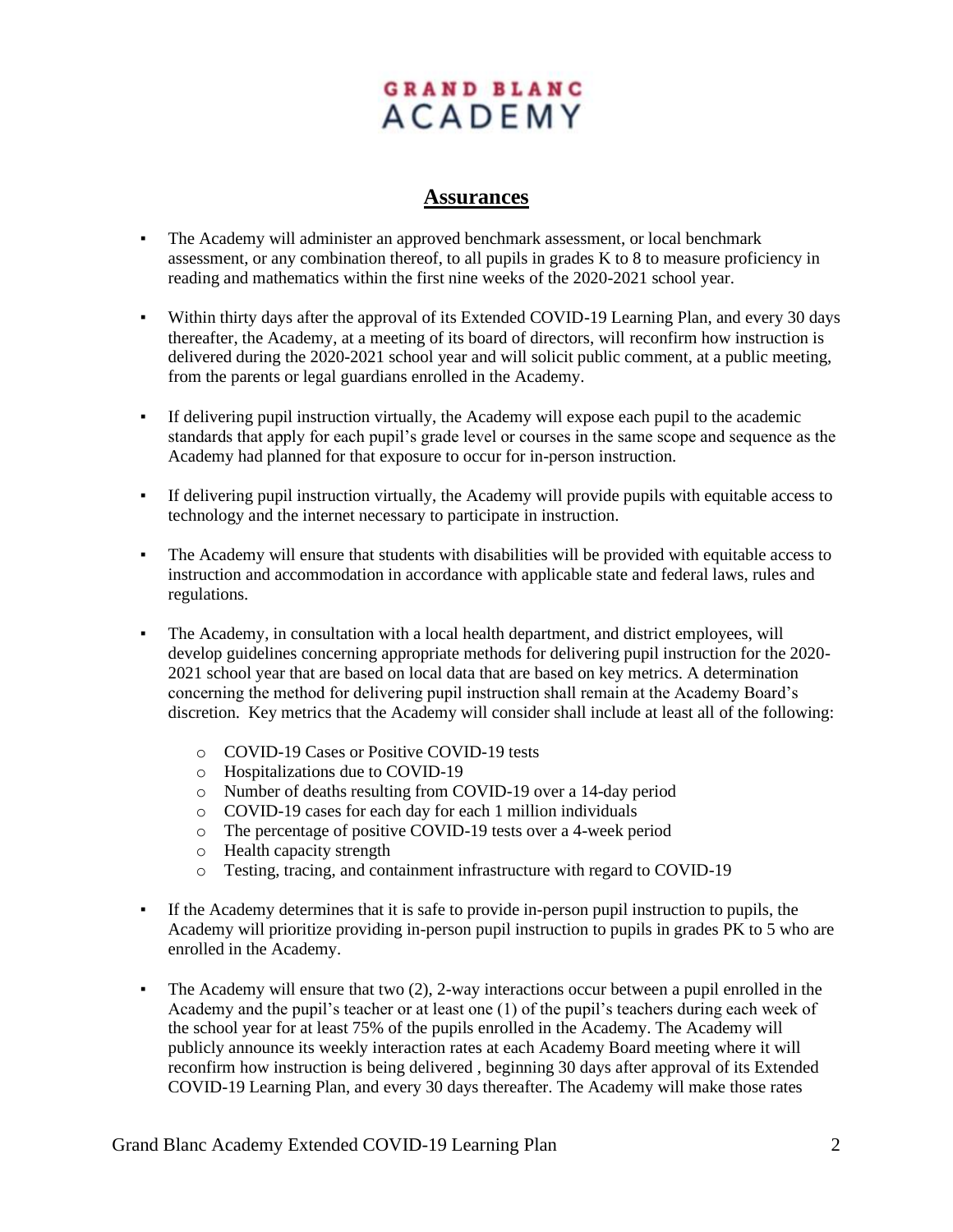available through the transparency reporting link located on the Academy website each month for the 2020-2021 school year.

▪ The Academy will create and make available on its transparency reporting link located on the Academy's website, a report concerning the progress made in meeting the educational goals contained in its Extended COVID-19 Learning Plan not later than February 1, 2021, for goals its expected would be achieved by the middle of the school year and not later than the last day of school of the 2020-2021 school year for goals the Academy expected would be achieved by the end of the school year.

Angelo Powell President of the Board of Directors

October 1, 2020

Date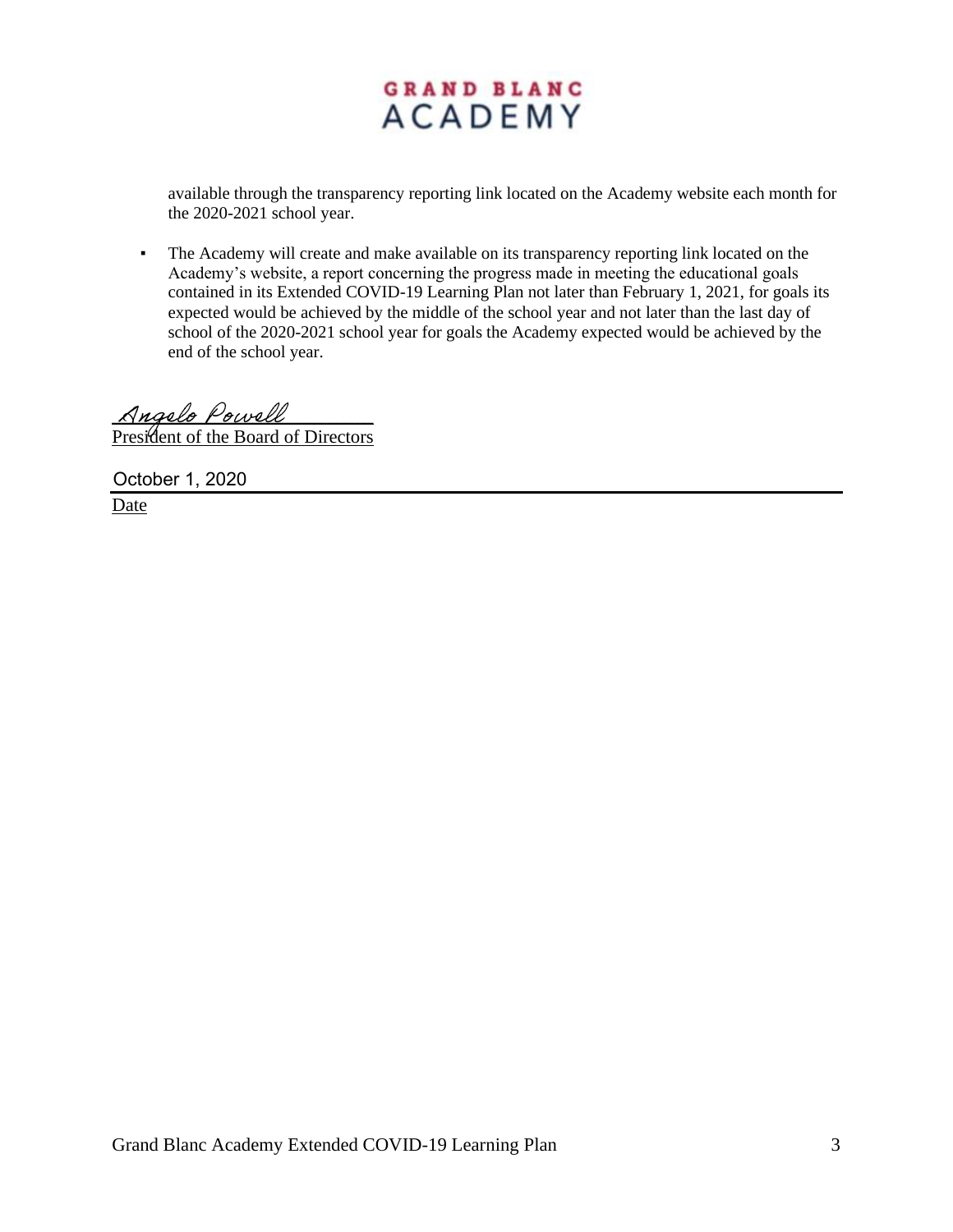## **Introduction and Overview**

Grand Blanc Academy (GBA) is a public charter school and has been authorized by Eastern Michigan University since 1999. Grand Blanc Academy is a Pre-Kindergarten through 8<sup>th</sup> grade building and holds a partnership with the Great Start Readiness Program (GSRP) for pre-kindergarten and a partnership with Genesee County Community Action Resource Development (GCCARD) housing an Early Headstart classroom for 6-month-old to 3 year old children.

Grand Blanc Academy provides educational opportunities to service the whole child. The staff at GBA feels strongly that students' emotional wellbeing is a direct reflection of academic success. Grand Blanc Academy is afforded the status of Schoolwide Title I. Although Grand Blanc Academy is located in Grand Blanc, Michigan, 85% of our students are Flint residents and have been suffering from the Flint water crisis since 2014. Due to this crisis, GBA has seen a rise in social emotional trauma and academic failure due to the long-term effects of lead in the brain. Although immediate lead poisoning can be treated, the long-term effects are irreversible. We have seen a rise in academic struggles with our students residing in Flint. There is evidence to support that short-term memory is affected. Teachers have reported that students will master key reading and math skills by the end of the day and have no recollection of that learning the next day. This affects the early stages of reading development. The Engage NY math curriculum teaches students by spiraling the information. If students are not retaining the key concepts, gaps form in their learning of the next concept.

It is for the above reasons that Grand Blanc Academy has a need to apply for the extended COVID-19 learning plan.

## **Educational Goals**

- The median Student Growth Percentile for students in grades 2nd through  $8<sup>th</sup>$  grade will be at or above the 50<sup>th</sup> percentile on NWEA's Measure of Academic Progress for fall-to-winter and fallto-spring testing periods indicating a minimum of average growth. As our charter contract states grades 2-8 will be measured in both reading and math, we will be using the same measure for grades K and 1.
- The Northwest Evaluation Association Measure of Academic Progress (NWEA MAP), a nationally normed and computer-adaptive test, will be administered to all grade K-8 students three times in the 2020-21 school year, in the fall (within the first nine weeks of the start of school), the winter, and in the spring to determine whether students are making meaningful progress toward mastery of the standards in both reading and math.
- The NWEA MAP is aligned to the Common Core Standards and listed by the Michigan Department of Education as an approved testing tool.
- Grand Blanc Academy will make available on its transparency reporting link located on the Academy's website, a report concerning the progress made in meeting the education goals not later than February 1, 2021 for fall-to-winter goal and not later than the last day of school of the 2020-21 school year for the winter-to-spring goal.

## **Instructional Delivery & Exposure to Core Content**

● Grand Blanc Academy plans to use SeeSaw in grades PreK-2 and Google Classroom for grades 3-8 for remote learning. Through the first month, students will take part in both synchronous and asynchronous learning, with a heavy emphasis of synchronous to ensure meaningful classroom discussions and learning opportunities. The virtual learning will continue on a month-by-month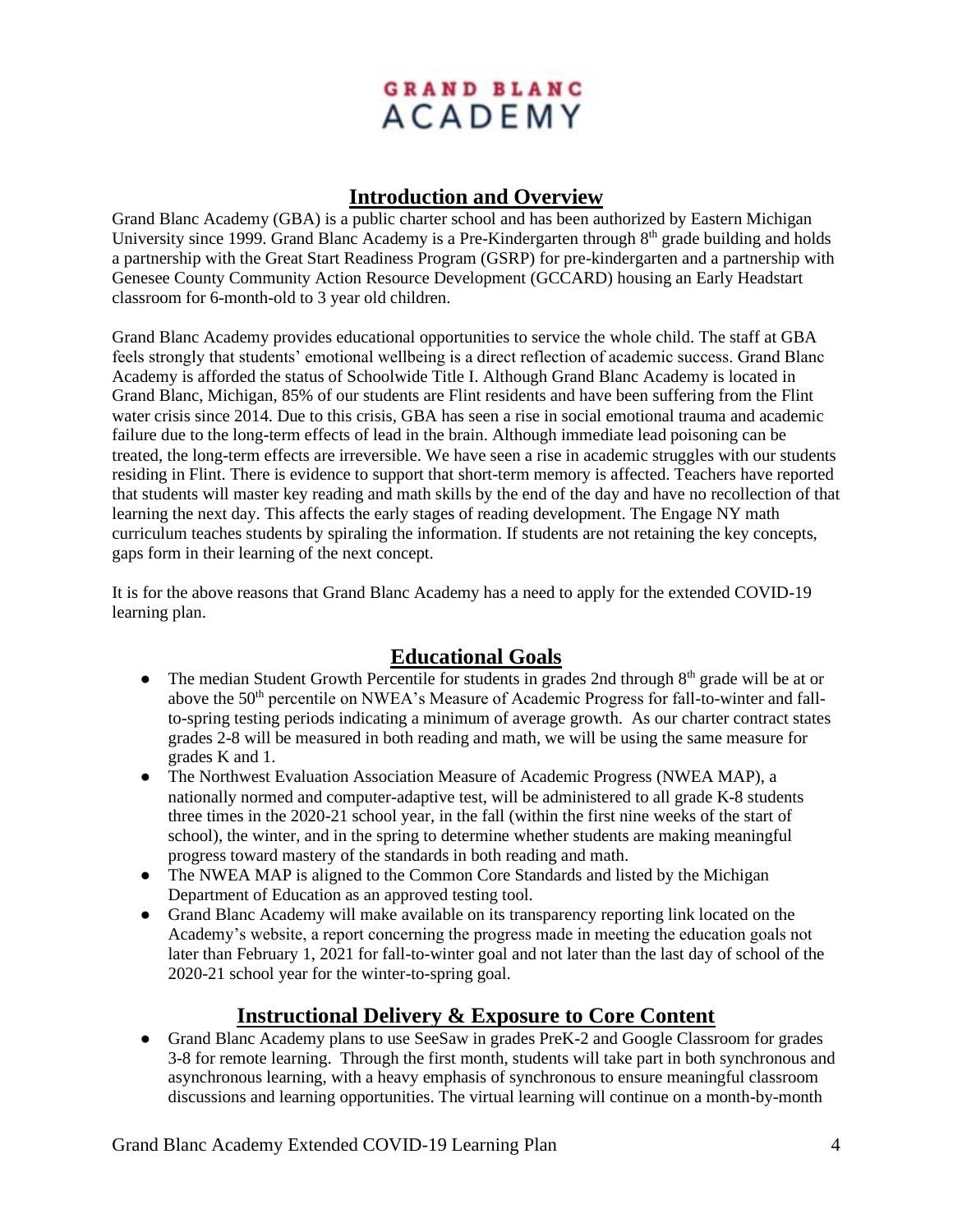basis depending on direction from the Genesee County Health Department. Although our goal is to return either hybrid or face to face, we will continue to follow these guidelines.

• The following schedule will be set for regular subject area check-in times every week. Schedule is subject to change. The schedules listed below set forth the pace to expose the students to the academic standards that apply to each grade level.

#### *Kindergarten*

| AM WITH TEACHER<br>Monday/Tuesday/Thursday/Friday      | <b>PM WITH TEACHER</b><br>Monday/Tuesday/Thursday/Friday |
|--------------------------------------------------------|----------------------------------------------------------|
| $9:00-10:00$ – Math (with teacher)                     | $9:00-9:30 - Raz-Kids$                                   |
| $10:00-10:10$ – Break                                  | $9:30-9:55$ – Imagine Language & Literacy                |
| $10:10-10:40$ – Math Intervention (with teacher)       | $9:55-10:05$ – Break                                     |
| $10:40-10:45$ - Bathroom Break                         | $10:05-10:30$ – Imagine Math                             |
| $10:45-11:45$ – Reading (with teacher)                 | $10:30-10:45$ – Imagine Math Facts                       |
| $11:45-12:15$ – Writing (with teacher)                 | $10:45-11:15 - Gym$                                      |
| $12:15-1:00$ - Lunch                                   | $11:15-12:15$ – Homework Completion                      |
| $1:00-1:30$ – Raz-Kids                                 | $12:15-1:00$ – Lunch                                     |
| 1:30-1:55 – Imagine Language & Literacy                | $1:00-2:00$ – Math (with teacher)                        |
| $1:55-2:05$ – Break                                    | $2:00-2:10$ – Break                                      |
| $2:05-2:30$ – Imagine Math                             | $2:10-2:40$ – Math Intervention (with teacher)           |
| $2:30-2:45$ – Imagine Math Facts                       | $2:40-2:45$ – Bathroom Break                             |
| $2:45-3:15-Gym$                                        | $2:45-3:45$ – Reading (with teacher)                     |
| $3:15-4:15$ – Homework Completion                      | $3:45-4:15$ – Writing (with teacher)                     |
| Wednesday                                              | Wednesdav                                                |
| $9:00-9:45$ – Science (with teacher)                   | $9:00-9:45$ – Science (with teacher)                     |
| $9:45-10:30$ – Social Studies (with teacher)           | $9:45-10:30$ – Social Studies (with teacher)             |
| $10:30-10:40$ – Break                                  | $10:30-10:40$ – Break                                    |
| 10:40-11:00 – Focus on Social Emotional Learning (with | 10:40-11:00 – Focus on Social Emotional Learning (with   |
| teacher)                                               | teacher)                                                 |
| $11:00-12:00$ – Homework Assistance (with teacher)     | 11:00-12:00 – Homework Assistance (with teacher)         |
| $12:00-12:45$ - Lunch                                  | $12:00-12:45$ - Lunch                                    |
| $12:45-1:15$ – Imagine Language & Literacy             | $12:45-1:15$ – Imagine Language & Literacy               |
| $1:15-3:30$ – Homework Completion                      | $1:15-3:30$ – Homework Completion                        |

|  |  | Time Spent on Independent Programs (each week) * |  |  |
|--|--|--------------------------------------------------|--|--|
|  |  |                                                  |  |  |

|              | <b>Raz-Kids</b>        | <b>Imagine</b><br>Language &<br><b>Literacy</b> | <b>Reading</b><br><b>Plus</b> | Imagine<br><b>Math</b> | <b>Imagine</b><br><b>Math Facts</b> | Gym     |
|--------------|------------------------|-------------------------------------------------|-------------------------------|------------------------|-------------------------------------|---------|
| Kindergarten | 1 hour &<br>30 minutes | hour $& 50$<br>minutes                          | N/A                           | 1 hour & 20<br>minutes | 1 hour                              | 2 hours |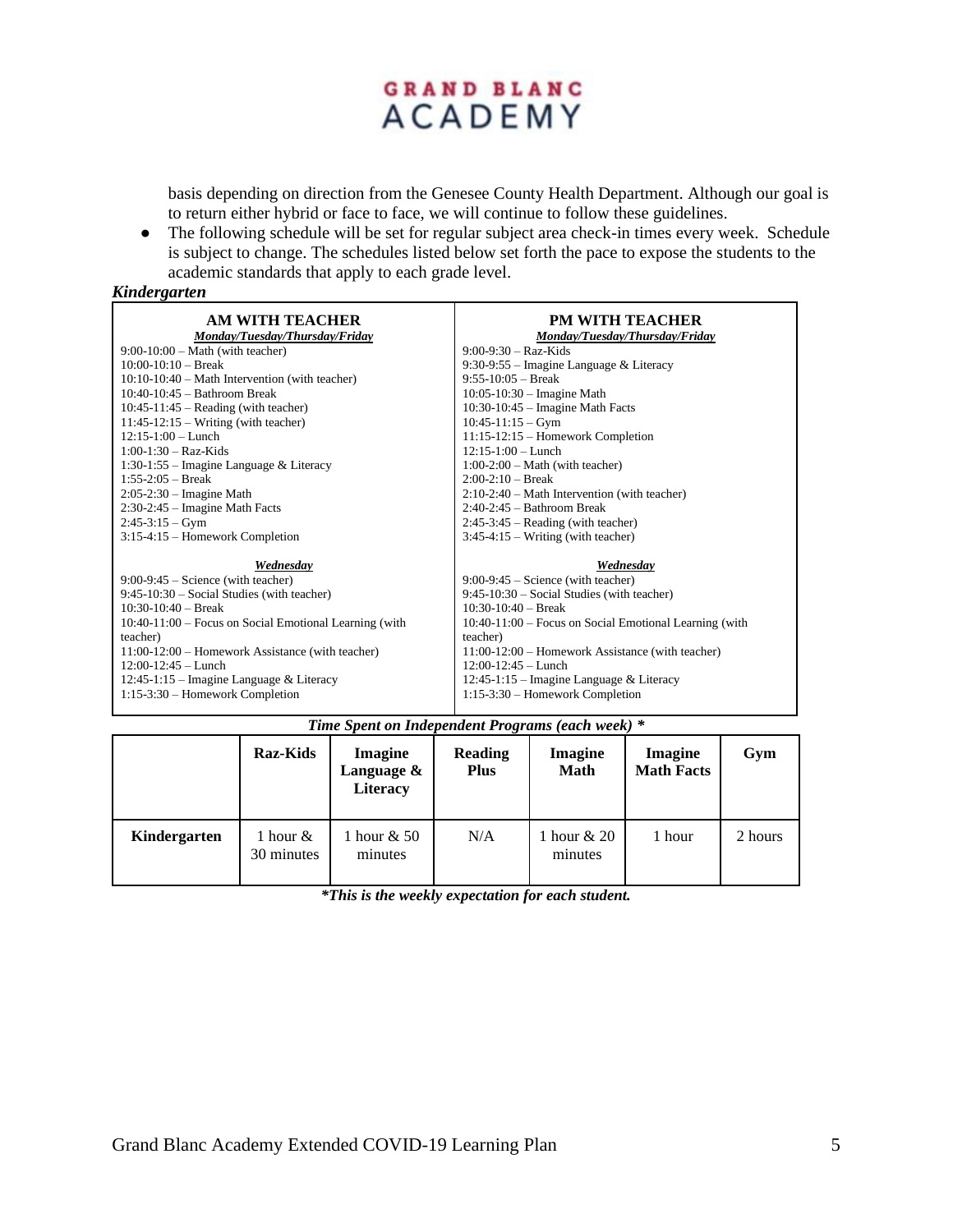# GRAND BLANC<br>ACADEMY

#### *First and Second Grade*

| AM WITH TEACHER<br>Monday/Tuesday/Thursday/Friday      | <b>PM WITH TEACHER</b><br>Monday/Tuesday/Thursday/Friday |
|--------------------------------------------------------|----------------------------------------------------------|
| $9:00-10:00$ – Math (with teacher)                     | $9:00-9:30$ – Raz-Kids                                   |
| $10:00-10:10$ – Break                                  | 9:30-10:00 – Imagine Language & Literacy                 |
| $10:10-10:40$ – Math Intervention (with teacher)       | $10:00-10:10$ – Break                                    |
| $10:40-10:45$ – Bathroom Break                         | $10:10-10:40$ – Imagine Math                             |
| $10:45-11:45$ – Reading (with teacher)                 | $10:40-10:55$ – Imagine Math Facts                       |
| $11:45-12:15$ – Writing (with teacher)                 | $10:55-11:25 - Gym$                                      |
| $12:15-1:00$ - Lunch                                   | $11:25-12:15$ – Homework Completion                      |
| $1:00-1:30$ – Raz-Kids                                 | $12:15-1:00$ - Lunch                                     |
| 1:30-2:00 – Imagine Language & Literacy                | $1:00-2:00$ – Math (with teacher)                        |
| $2:00-2:10$ – Break                                    | $2:00-2:10$ – Break                                      |
| $2:10-2:40$ – Imagine Math                             | $2:10-2:40$ – Math Intervention (with teacher)           |
| $2:40-2:55$ – Imagine Math Facts                       | $2:40-2:45$ - Bathroom Break                             |
| $2:55-3:25-Gym$                                        | $2:45-3:45$ – Reading (with teacher)                     |
| $3:25-4:15$ – Homework Completion                      | $3:45-4:15$ – Writing (with teacher)                     |
| Wednesday                                              | Wednesday                                                |
| $9:00-9:45$ – Science (with teacher)                   | $9:00-9:45$ – Science (with teacher)                     |
| $9:45-10:30$ – Social Studies (with teacher)           | $9:45-10:30$ – Social Studies (with teacher)             |
| $10:30-10:40$ – Break                                  | $10:30-10:40$ – Break                                    |
| 10:40-11:00 - Focus on Social Emotional Learning (with | 10:40-11:00 – Focus on Social Emotional Learning (with   |
| teacher)                                               | teacher)                                                 |
| 11:00-12:00 - Homework Assistance (with teacher)       | 11:00-12:00 – Homework Assistance (with teacher)         |
| $12:00-12:45$ - Lunch                                  | $12:00-12:45$ - Lunch                                    |
| $12:45-1:15$ – Imagine Language & Literacy             | $12:45-1:15$ – Imagine Language & Literacy               |
| $1:15-3:30$ – Homework Completion                      | $1:15-3:30$ – Homework Completion                        |
|                                                        |                                                          |

| Time Spent on Independent Programs (each week) * |                          |                                                 |                        |                        |                              |         |  |
|--------------------------------------------------|--------------------------|-------------------------------------------------|------------------------|------------------------|------------------------------|---------|--|
|                                                  | <b>Raz-Kids</b>          | <b>Imagine</b><br>Language &<br><b>Literacy</b> | Reading<br><b>Plus</b> | Imagine<br><b>Math</b> | Imagine<br><b>Math Facts</b> | Gym     |  |
| $1st$ & $2nd$                                    | 1 hour $& 45$<br>minutes | 2 hours $& 5$<br>minutes                        | N/A                    | 1 hour & 30<br>minutes | 1 hour                       | 2 hours |  |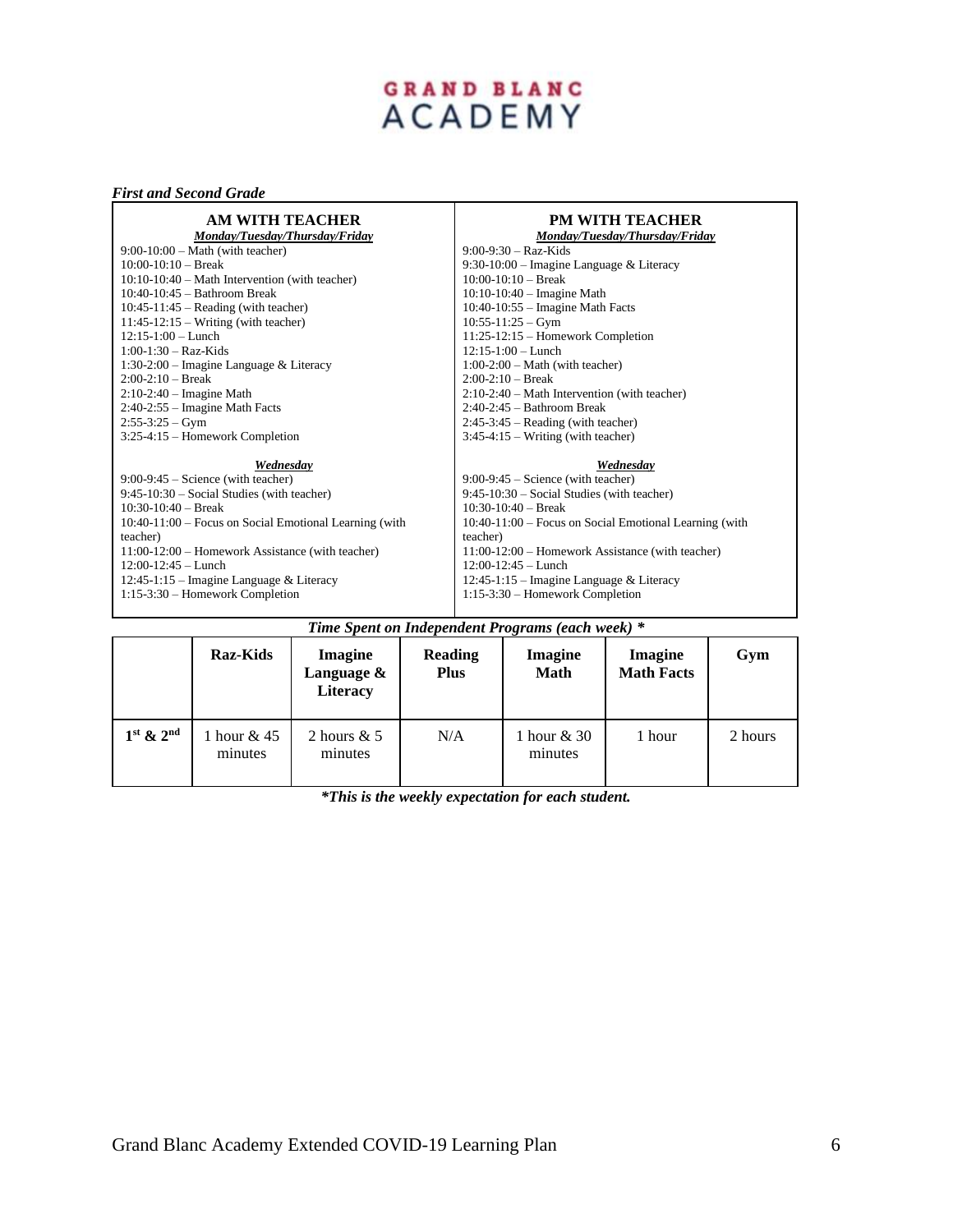# GRAND BLANC<br>ACADEMY

#### *Third, Fourth, Fifth Grade*

| AM WITH TEACHER<br>Monday/Tuesday/Thursday/Friday        | <b>PM WITH TEACHER</b><br>Monday/Tuesday/Thursday/Friday |
|----------------------------------------------------------|----------------------------------------------------------|
| $9:00-10:00$ – Math (with teacher)                       | $9:00-9:30-Raz-Kids$                                     |
| $10:00-10:10$ - Break                                    | $9:30-10:00$ – Imagine Language & Literacy               |
| $10:10-10:40$ – Math Intervention (with teacher)         | $10:00-10:10$ – Break                                    |
| $10:40-10:45$ - Bathroom Break                           | $10:10-10:50$ – Imagine Math                             |
| $10:45-11:45$ – Reading (with teacher)                   | $10:50-11:05$ – Imagine Math Facts                       |
| $11:45-12:15$ – Writing (with teacher)                   | $11:05-11:35 - Gym$                                      |
| $12:15-1:00$ - Lunch                                     | $11:35-12:15$ – Homework Completion                      |
| $1:00-1:30$ – Raz-Kids                                   | $12:15-1:00$ – Lunch                                     |
| 1:30-2:00 – Imagine Language & Literacy                  | $1:00-2:00$ – Math (with teacher)                        |
| $2:00-2:10$ – Break                                      | $2:00-2:10$ – Break                                      |
| $2:10-2:50$ – Imagine Math                               | $2:10-2:40$ – Math Intervention (with teacher)           |
| $2:50-3:05$ – Imagine Math Facts                         | $2:40-2:45$ - Bathroom Break                             |
| $3:05-3:35 - Gym$                                        | $2:45-3:45$ – Reading (with teacher)                     |
| $3:35-4:15$ – Homework Completion                        | $3:45-4:15$ – Writing (with teacher)                     |
| Wednesday                                                | Wednesday                                                |
| $9:00-9:45$ – Science (with teacher)                     | $9:00-9:45$ – Science (with teacher)                     |
| $9:45-10:30$ – Social Studies (with teacher)             | $9:45-10:30$ – Social Studies (with teacher)             |
| $10:30-10:40$ – Break                                    | $10:30-10:40$ – Break                                    |
| $10:40-11:00$ – Focus on Social Emotional Learning (with | 10:40-11:00 – Focus on Social Emotional Learning (with   |
| teacher)                                                 | teacher)                                                 |
| $11:00-12:00$ – Homework Assistance (with teacher)       | $11:00-12:00$ – Homework Assistance (with teacher)       |
| $12:00-12:45$ - Lunch                                    | $12:00-12:45$ - Lunch                                    |
| $12:45-1:15$ – Imagine Language & Literacy               | $12:45-1:15$ – Imagine Language & Literacy               |
| 1:15-3:30 - Homework Completion                          | $1:15-3:30$ – Homework Completion                        |

| Time Spent on Independent Programs (each week) * |                           |                                          |                        |                        |                                     |         |  |
|--------------------------------------------------|---------------------------|------------------------------------------|------------------------|------------------------|-------------------------------------|---------|--|
|                                                  | <b>Raz-Kids</b>           | <b>Imagine</b><br>Language &<br>Literacy | Reading<br><b>Plus</b> | Imagine<br><b>Math</b> | <b>Imagine</b><br><b>Math Facts</b> | Gym     |  |
| $3rd - 5th$                                      | l hour $\&$ 50<br>minutes | 2 hours & 30<br>minutes                  | N/A                    | 2 hour & 15<br>minutes | 1 hour                              | 2 hours |  |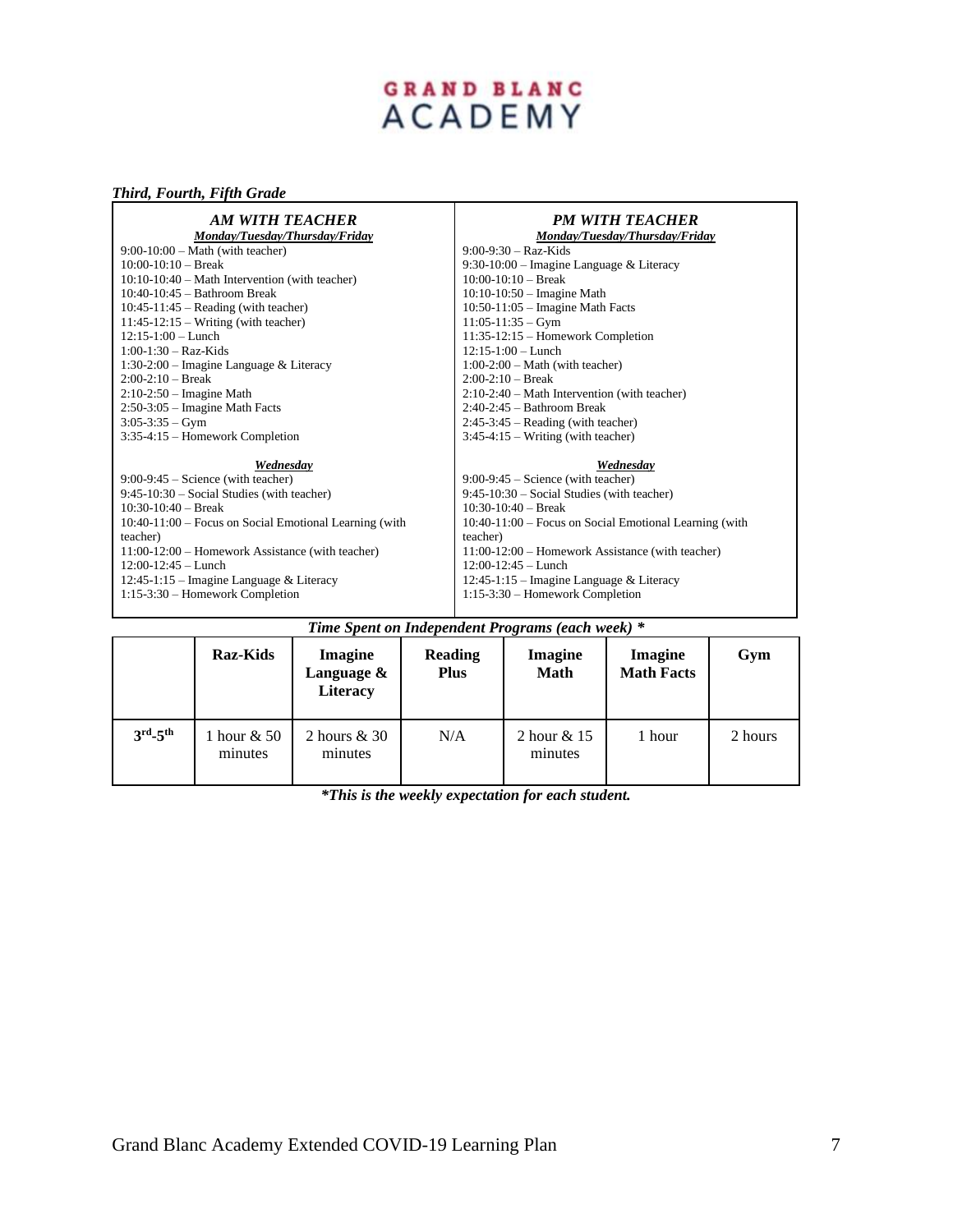# GRAND BLANC<br>ACADEMY

#### *6th Grade*

| AM WITH TEACHER<br>Monday/Tuesday/Thursday/Friday      | <b>PM WITH TEACHER</b><br>Monday/Tuesday/Thursday/Friday |
|--------------------------------------------------------|----------------------------------------------------------|
| $9:00-10:00$ – Math (with teacher)                     | $9:00-9:25 - Raz-Kids$                                   |
| $10:00-10:10$ – Break                                  | $9:25-10:05$ – Reading Plus                              |
| $10:10-10:40$ – Math Intervention (with teacher)       | $10:05-10:15$ – Break                                    |
| $10:40-10:45$ - Bathroom Break                         | $10:15-10:55$ – Imagine Math                             |
| $10:45-11:45$ – Reading (with teacher)                 | $10:55-11:10$ – Imagine Math Facts                       |
| $11:45-12:15$ – Writing (with teacher)                 | $11:10-11:40-Gym$                                        |
| $12:15-1:00$ – Lunch                                   | $11:40-12:15$ – Homework Completion                      |
| $1:00-1:25 - \text{Raz-Kids}$                          | $12:15-1:00$ - Lunch                                     |
| $1:25-2:05$ – Reading Plus                             | $1:00-2:00$ – Math (with teacher)                        |
| $2:05-2:15$ – Break                                    | $2:00-2:10$ – Break                                      |
| $2:15-2:55$ – Imagine Math                             | $2:10-2:40$ – Math Intervention (with teacher)           |
| $2:55-3:10$ – Imagine Math Facts                       | $2:40-2:45$ - Bathroom Break                             |
| $3:10-3:40-Gym$                                        | $2:45-3:45$ – Reading (with teacher)                     |
| 3:40-4:15 - Homework Completion                        | $3:45-4:15$ – Writing (with teacher)                     |
| Wednesday                                              | Wednesday                                                |
| $9:00-9:45$ – Science (with teacher)                   | $9:00-9:45$ – Science (with teacher)                     |
| $9:45-10:30$ – Social Studies (with teacher)           | $9:45-10:30$ – Social Studies (with teacher)             |
| $10:30-10:40$ – Break                                  | $10:30-10:40$ – Break                                    |
| 10:40-11:00 – Focus on Social Emotional Learning (with | 10:40-11:00 – Focus on Social Emotional Learning (with   |
| teacher)                                               | teacher)                                                 |
| 11:00-12:00 – Homework Assistance (with teacher)       | 11:00-12:00 – Homework Assistance (with teacher)         |
| $12:00-12:45$ - Lunch                                  | $12:00-12:45$ - Lunch                                    |
| $12:45-1:30$ – Reading Plus                            | $12:45-1:30$ – Reading Plus                              |
| $1:30-2:15$ – Imagine Math                             | $1:30-2:15$ – Imagine Math                               |
| $2:15-2:30$ – Imagine Math Facts                       | $2:15-2:30$ – Imagine Math Facts                         |
| 2:30-3:30 – Homework Completion                        | 2:30-3:30 - Homework Completion                          |
|                                                        |                                                          |

|                 | <b>Raz-Kids</b>        | <b>Imagine</b><br>Language &<br><b>Literacy</b> | Reading<br><b>Plus</b> | Imagine<br><b>Math</b> | <b>Imagine</b><br><b>Math Facts</b> | Gym     |
|-----------------|------------------------|-------------------------------------------------|------------------------|------------------------|-------------------------------------|---------|
| 6 <sup>th</sup> | 1 hour & 30<br>minutes | N/A                                             | 3 hours                | 3 hours                | 1 hour & 15<br>minutes              | 2 hours |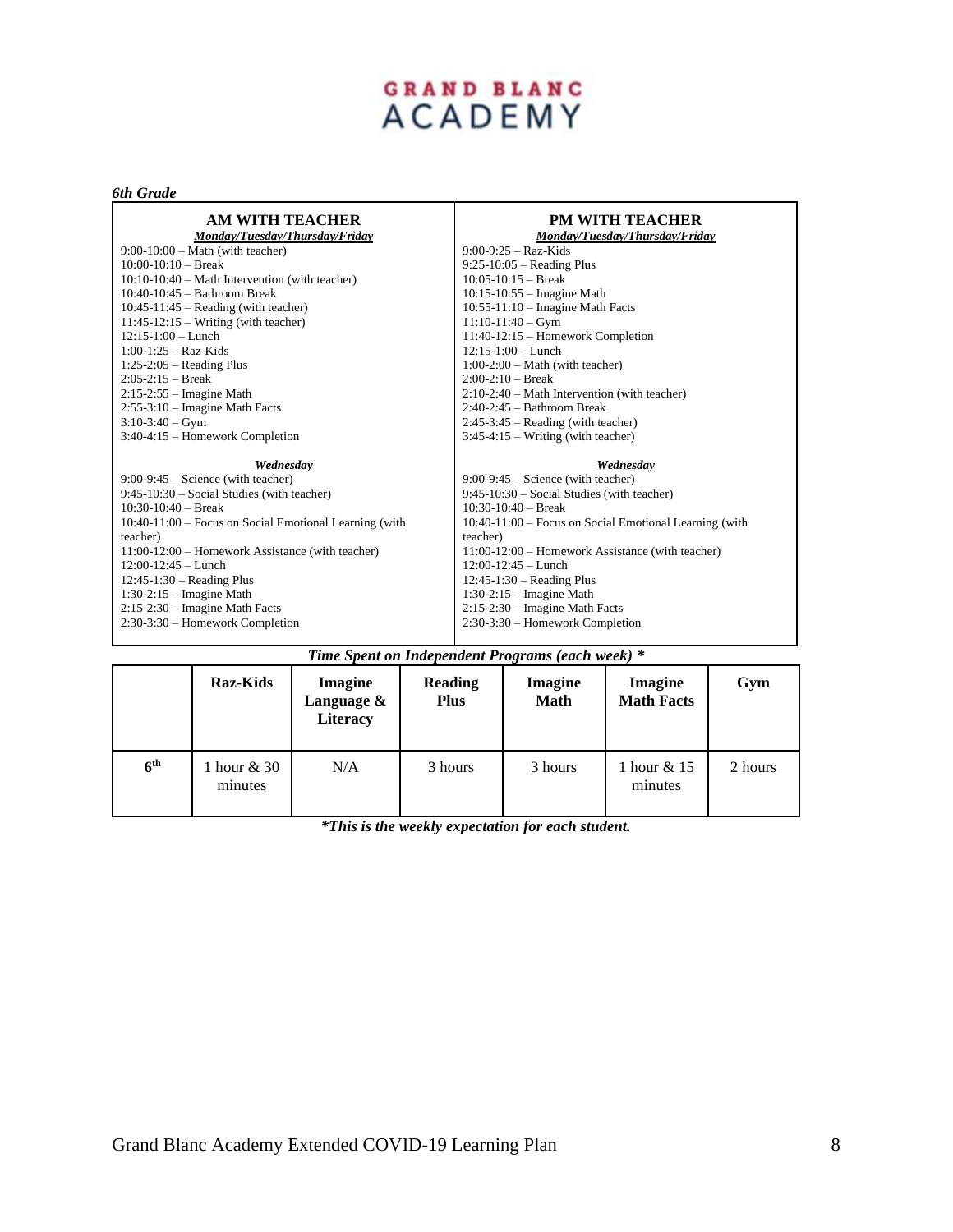#### *7th and 8th Grade*

| AM WITH TEACHER                                   | <b>PM WITH TEACHER</b>                            |  |  |  |
|---------------------------------------------------|---------------------------------------------------|--|--|--|
| Monday/Tuesday/Thursday/Friday                    | Monday/Tuesday/Thursday/Friday                    |  |  |  |
| $9:00-9:45-1$ <sup>st</sup> hour (with teacher)   | $9:00-9:45$ – Reading Plus                        |  |  |  |
| $9:50-10:35-2^{nd}$ hour (with teacher)           | $9:45-9:55 - Break$                               |  |  |  |
| 10:40-11:25 – $3rd$ hour (with teacher)           | $9:55-10:40$ – Imagine Math                       |  |  |  |
| 11:30-12:15 – $4^{\text{th}}$ hour (with teacher) | $10:40-10:55$ – Imagine Math Facts                |  |  |  |
| $12:15-1:00$ - Lunch                              | $10:55-11:25 - Gym$                               |  |  |  |
| $1:00-1:45$ – Reading Plus                        | $11:25-12:15$ – Homework Completion               |  |  |  |
| $1:45-1:55$ - Break                               | $12:15-1:00$ – Lunch                              |  |  |  |
| $1:55-2:40$ – Imagine Math                        | 1:00-1:45 – 1 <sup>st</sup> hour (with teacher)   |  |  |  |
| $2:40-2:55$ – Imagine Math Facts                  | 1:50-2:35 – $2nd$ hour (with teacher)             |  |  |  |
| $2:55-3:25-Gym$                                   | $2:40-3:25-3rd$ hour (with teacher)               |  |  |  |
| 3:25-4:15 – Homework Completion                   | $2:30-4:15-4th$ hour (with teacher)               |  |  |  |
| Wednesday                                         | Wednesday                                         |  |  |  |
| $9:00-9:45-1$ <sup>st</sup> hour (with teacher)   | 9:00-9:45 – $1st$ hour (with teacher)             |  |  |  |
| $9:50-10:35-2nd$ hour (with teacher)              | $9:50-10:35-2nd$ hour (with teacher)              |  |  |  |
| 10:40-11:25 – $3rd$ hour (with teacher)           | 10:40-11:25 – $3rd$ hour (with teacher)           |  |  |  |
| 11:30-12:15 – $4^{\text{th}}$ hour (with teacher) | 11:30-12:15 – $4^{\text{th}}$ hour (with teacher) |  |  |  |
| $12:15-1:00$ - Lunch                              | $12:15-1:00$ – Lunch                              |  |  |  |
| $1:00-1:45$ – Reading Plus                        | $1:00-1:45$ – Reading Plus                        |  |  |  |
| $1:45-2:30$ – Imagine Math                        | $1:45-2:30$ – Imagine Math                        |  |  |  |
| $2:30-2:45$ – Imagine Math Facts                  | $2:30-2:45$ – Imagine Math Facts                  |  |  |  |
| 2:45-3:30 – Homework Completion                   | 2:45-3:30 – Homework Completion                   |  |  |  |

#### *Time Spent on Independent Programs (each week) \**

|               | <b>Raz-Kids</b> | Imagine<br>Language &<br><b>Literacy</b> | <b>Reading Plus</b>       | Imagine<br><b>Math</b>    | <b>Imagine</b><br><b>Math Facts</b> | Gym     |
|---------------|-----------------|------------------------------------------|---------------------------|---------------------------|-------------------------------------|---------|
| $7th$ & $8th$ | N/A             | N/A                                      | 3 hours $& 15$<br>minutes | 3 hours and<br>15 minutes | 1 hour & 15<br>minutes              | 2 hours |

*\*This is the weekly expectation for each student.*

- Additional office hours are available for students by making appointments with teachers every week. Most support will occur in this format to allow for maximum flexibility and the best possible format to meet the diverse needs of all students.
- Progress toward the mastery for the mastery of the standards will be graded weekly and the progress will be reported to parents at least two times per month via progress reports.
- All students are expected to communicate and/or submit assignments on time.
- Content will be hosted on Google Classroom and SeeSaw. Teachers will be accessible for real-time interactions using Google Hangout, Zoom, etc., to answer questions, instructional delivery, and facilitate classroom discussions.

### **Equitable Access**

● All students will be provided with a school-issued Chromebook once they have enrolled at the Academy. If students do not have internet access, Grand Blanc Academy will work to provide internet and/or share free or low-cost internet options with families. Grand Blanc Academy will continue to survey families through email and phone calls to identify technology needs.